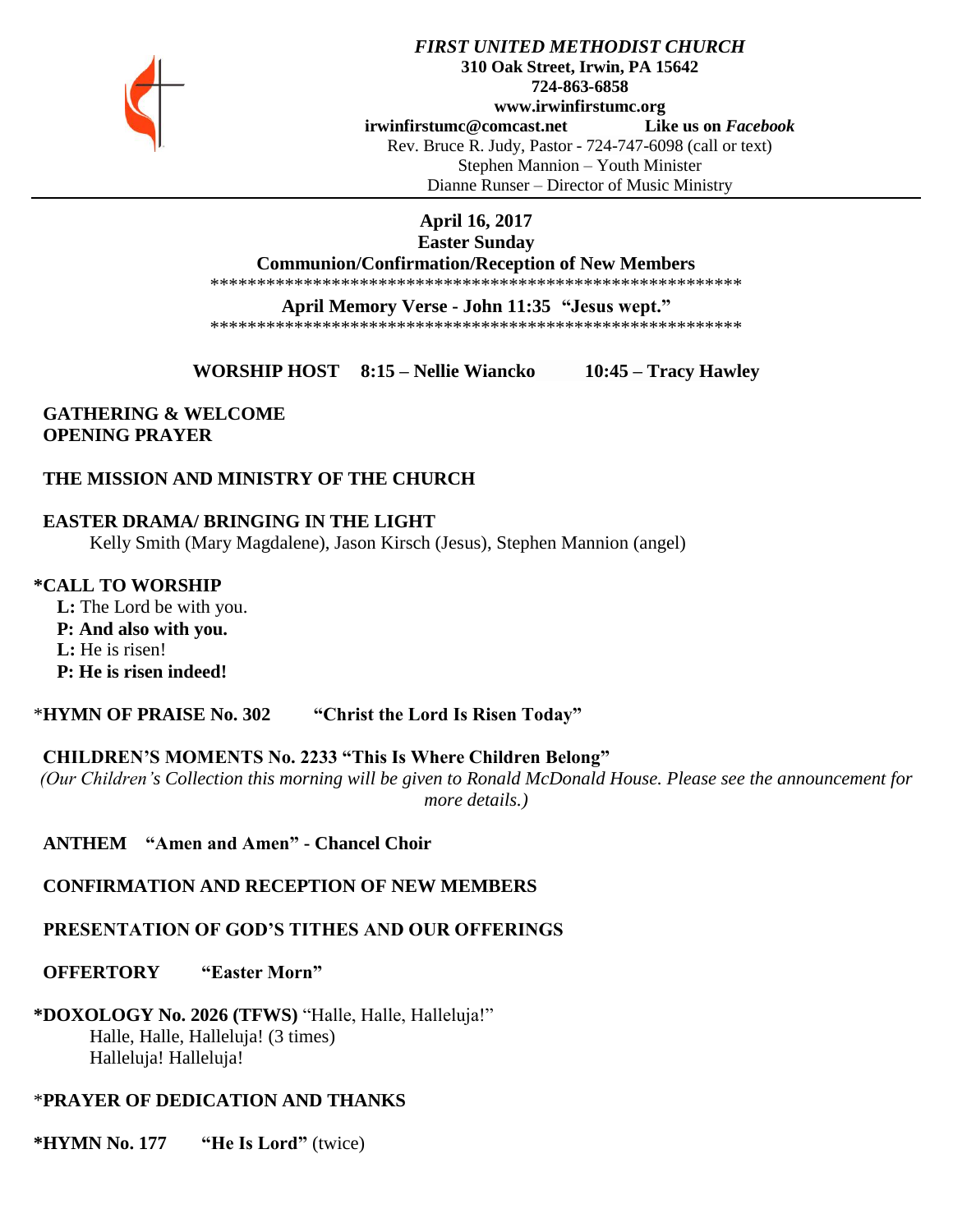#### **PASTORAL PRAYER & THE LORD'S PRAYER**

 **Our Father who art in heaven, hallowed be thy name, thy kingdom come, thy will be done on earth as it is in heaven. Give us this day our daily bread; and forgive us our trespasses as we forgive those who trespass against us. And lead us not into temptation, but deliver us from evil, for thine is the kingdom, and the power and the glory forever. AMEN**

 **SCRIPTURE John 20: 1-18**

 **MESSAGE "The Power of the Resurrection"**

 **SACRAMENT OF HOLY COMMUNION THE INVITATION WORDS OF ASSURANCE SACRAMENT**  (All are welcome. Please follow the directions of the ushers.)

\***HYMN OF PARTING No. 322 "Up from the Grave He Arose"**

#### \***BENEDICTION**

\***MUSIC OF PARTING "Alleluia Toccata"**

\***Those who are able, please stand**.

*The service is under the control of the Holy Spirit. The altar rail is always open.*

#### **ATTENDANCE LAST WEEK**

**Saturday: 30 Sunday: 8:15 - 89 10:45 – 97 Living Last Supper: Tuesday – 239 Thursday - 224 SERVING YOU TODAY**

**GREETERS:** 8:15 – Bernie Johnston 10:45 – Lee Stewart & Burnetta Green **USHERS TEAMS:** 8:15 – Terry Yurcisin 10:45 – Tom Lehner **SOUND TEAM:** Penny Brant, Josh Burger

**NURSERY:** Our Nursery (birth through age 5) is open during the worship services but there will not be an attendent on duty today. Parents are still welcome to use the nursery however they must stay with their children.

\*\*\*\*\*\*\*\*\*\*\*\*\*\*\*\*\*\*\*\*\*\*\*\*\*\*\*\*\*\*\*\*\*\*\*\*\*\*\*\*\*\*\*\*\*\*\*\*\*\*\*\*\*\*\*\*\*

#### **THIS WEEK AT OUR CHURCH**

**Office - 8:00 AM – 1:00 PM Monday thru Thursday; 8:00 AM – Noon on Friday Pastor Bruce – 10:00 AM – 1:00 PM Tuesday, Wednesday & Thursday**

724-747-6098 (call or text) or email at [preacherptl@gmail.com](mailto:preacherptl@gmail.com)

*Please feel free to contact Pastor Bruce if you are in need of a pastoral visit.*

**Thursday, April 20** 6:15 C Bells

**Today, Sunday, April 16 Easter Sunday/Communion Confirmation/Reception of New Members** 8:00 Prayer 8:15 Worship Service 9:30 Sunday School 10:45 Worship Service **Tuesday, April 18 Office Closed** 6:15 TOPS 7:00 Trustees **Monday, April 17 Office Closed** 7:00 Dartball – Round Robin - Home

 $7.00 \text{ F}$ 

 6:30 NA 7:15 Choir **Saturday, April 22 Newsletter Deadline**  Gym in use 6:00 Contemporary Worship Service The Christian Singles Group will not meet **Friday, April 21** Gym in use

until April 29th.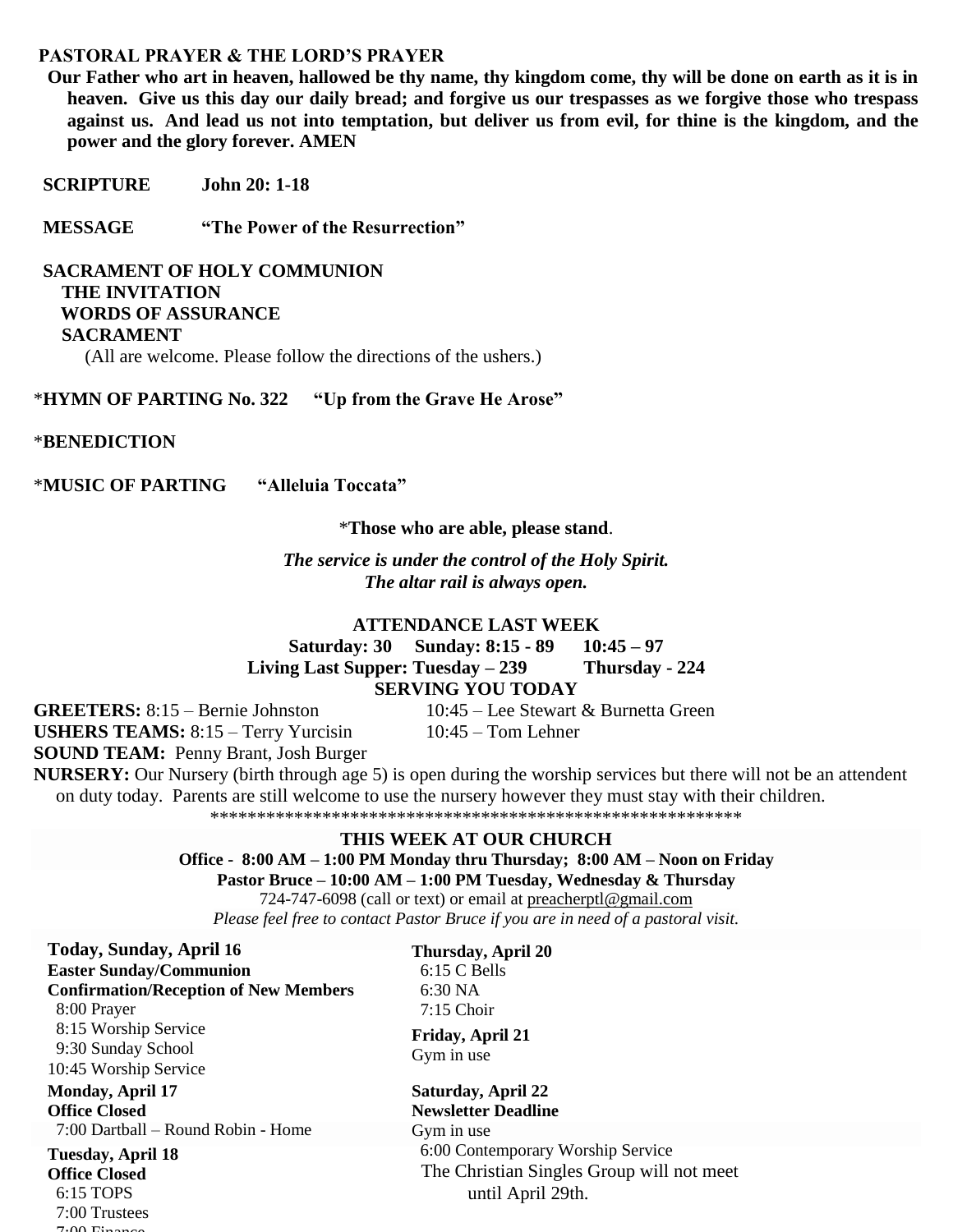**Next Sunday, April 23** 8:00 Prayer 8:15 Worship Service 9:30 Sunday School 10:45 Worship Service

#### **Wednesday, April 19**

 1:00 Bible Study 6:00 Depression & Anxiety Support 7:00 Youth Group 7:00 UM Men

7:00 Women's Book Study

The next SonShiners rehearsal will be April 30.

*The Church Office will be closed through Tuesday, April 18th. The office will reopen on Wednesday, April 19th at 8:00 AM.*

The N.O.W. committee will meet Wednesday, April 26<sup>th</sup> at 7:00 PM

## **ANNOUNCEMENTS**

\*\*\*\*\*\*\*\*\*\*\*\*\*\*\*\*\*\*\*\*\*\*\*\*\*\*\*\*\*\*\*\*\*\*\*\*\*\*\*\*\*\*\*\*\*\*\*\*\*\*\*\*\*\*\*\*\*

**CHILDREN'S COLLECTIONS:** The Children's Collection this week will be given to *Ronald McDonald H o us e .* Many families travel far from home and spend several weeks or months to get treatment for their seriously ill or injured children – a long time to be away or to divide a family. And, for children facing a serious medical crisis, nothing seems scarier than not having mom and dad close by for love and support. A Ronald McDonald House is that "home-away-from-home" for families so they can stay close by their hospitalized child at little or no cost.

Our Houses are built on the simple idea that nothing else should matter when a family is focused on the health of their child – not where they can afford to stay, where they will get their next meal or where they will lay their head at night to rest. We believe that when a child is hospitalized the love and support of family is as powerful as the strongest medicine prescribed. Families are stronger when they are together, which helps in the healing process. By staying at a Ronald McDonald House, parents also can better communicate with their child's medical team and keep up with complicated treatment plans when needed. They can also focus on the health of their child, rather than grocery shopping, cleaning or cooking meals.

When your child is sick, you want the best care possible – even if it is hundreds or thousands of miles away. The Ronald McDonald House allows families to access specialized medical treatment by providing a place to stay at little or sometimes no cost.

At every House, families can enjoy: home-cooked meals, private bedrooms & playrooms for children. Depending on the House, these services may also be available: special suites for children with suppressed immune systems, accredited education programs, recreational activities, non-clinical support services & sibling support services.

The generosity of volunteers and donors make it all possible. In return, families either stay at no cost or are asked to make a donation up to \$25 per day, depending on the House. The RMHC Global Policy is that families are never turned away; if it's not possible to pay, the fee is waived.

http://www.rmhc.org/ronald-mcdonald-house

*R o nal d M c Do na ld H o us e* : 4/9- \$141.50

\*\*\*\*\*\*\*\*\*\*\*\*\*\*\*\*\*\*\*\*\*\*\*\*\*\*\*\*\*\*\*\*\*\*\*\*\*\*\*\*\*\*\*\*\*\*\*\*\*\*\*\*\*\*\*\*\*

**OPPORTUNITIES TO SERVE:** Be sure to check the clipboard and bulletin board in the narthex (entry hall) for opportunities to serve your church and your fellow Christians.

\*\*\*\*\*\*\*\*\*\*\*\*\*\*\*\*\*\*\*\*\*\*\*\*\*\*\*\*\*\*\*\*\*\*\*\*\*\*\*\*\*\*\*\*\*\*\*\*\*\*\*\*\*\*\*\*\*

**PREPARE YOURSELF! HOLY HUMOR SUNDAY IS UPON US!** On Sunday, April 30, we will continue to celebrate the joy of the Easter season. Plan to wear a "Holy Humor hat" that day – SOMETHING on your head. Also, there will be a luncheon after the 10:45 AM service in the gym. Please bring a Holy Humor dish to pass, enough to serve 10- 12 people. Anything goes! Just make sure it is edible! Green eggs and ham, anyone?





**NEW SMALL GROUP FOR ADULTS! "Crazy Love" by Francis Chan**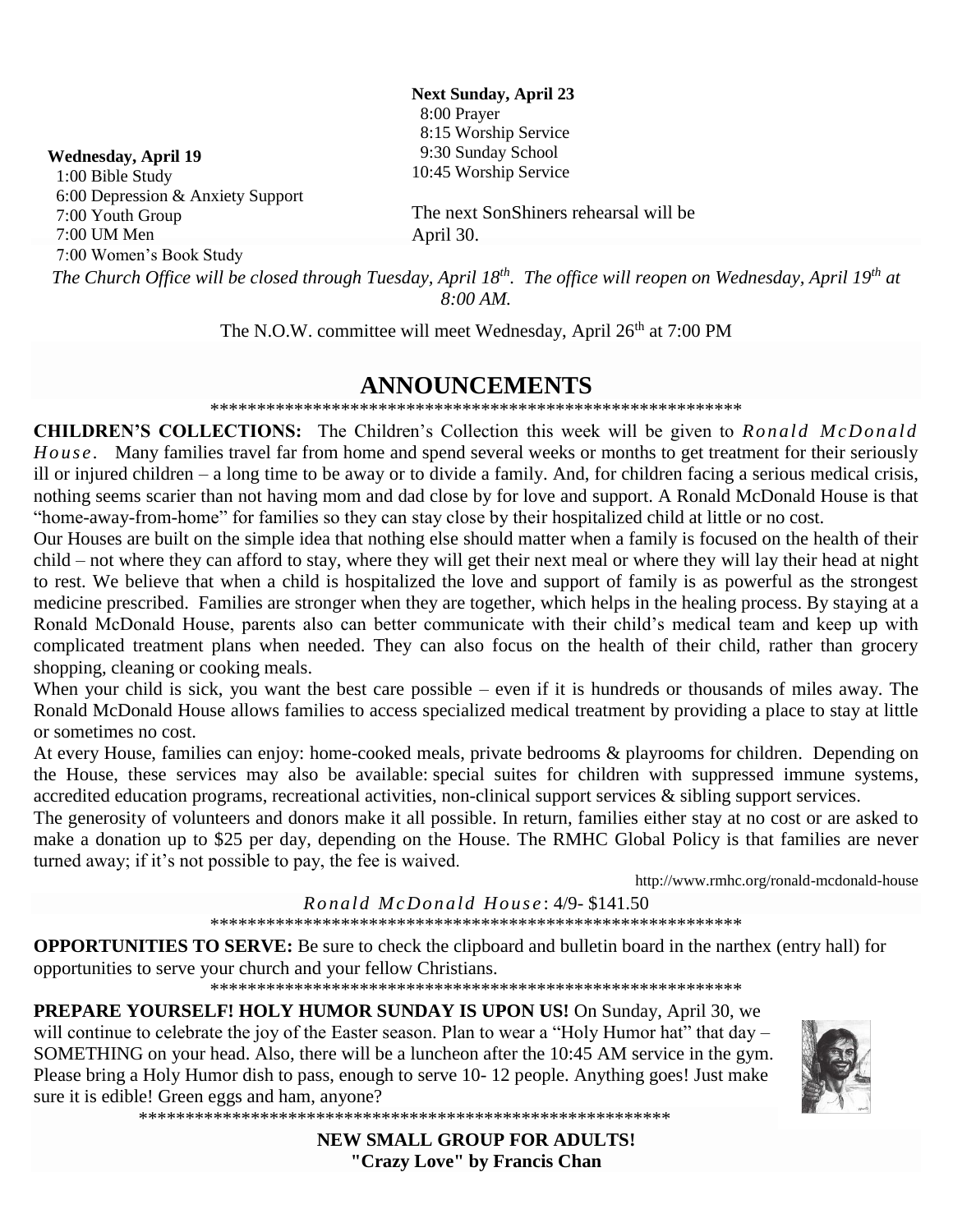## **Led by Pastor Stephen**

God is love. Crazy, relentless, all-powerful love. Have you ever wondered if we're missing it? Does something deep inside your heart long to break free from the status quo? Are you hungry for an authentic faith that addresses the problems of our world with tangible, even radical, solutions? God is calling you to a passionate love relationship with Himself. All adults are welcome to join us for this life changing video/book/Bible study. [www.crazylovebook.com](http://www.crazylovebook.com/)

**When:** 7:00 pm Thursday nights for 10 weeks starting on May 4th.

**Where:** Youth room

**How to sign up:** Email or call Stephen at 412-610-3289 [pastormannion@gmail.com.](javascript:window.top.ZmObjectManager.__doClickObject(document.getElementById(%22OBJ_PREFIX_DWT3470_com_zimbra_email%22));) The cost is \$20 (book and workbook). Amount can be paid at first meeting. Register by April 30th!

MAY NEWSLETTER DEADLINE: All articles for the May Newsletter are due Saturday, April 22<sup>nd</sup>. Articles received after April 22<sup>nd</sup> will be published in the June Newsletter. Please email your articles to [fumc.jeanne.secrep@comcast.net](mailto:fumc.jeanne.secrep@comcast.net) or drop a paper copy off in the office.

\*\*\*\*\*\*\*\*\*\*\*\*\*\*\*\*\*\*\*\*\*\*\*\*\*\*\*\*\*\*\*\*\*\*\*\*\*\*\*\*\*\*\*\*\*\*\*\*\*\*\*\*\*\*\*\*\*



**Camp Fundraiser Hoagie Sale**...April Hoagie Sale Orders will be taken today. Hoagies will be delivered after both services on Sunday, April 23rd. If you would like your sale to go towards a particular camper's account, please list that camper's name on the top of your order form. All hoagies, now ordered from Manor Grille will cost \$6.50. Cash or Check (payable to First UM) is

due when you pick up your hoagie. Thanks for helping to send our kids to camp! Questions...contact Laurie Saporito, Camp Steward at 724-864-5649 or [cts72@hotmail.com](javascript:window.top.ZmObjectManager.__doClickObject(document.getElementById(%22OBJ_PREFIX_DWT8595_com_zimbra_email%22));)

\*\*\*\*\*\*\*\*\*\*\*\*\*\*\*\*\*\*\*\*\*\*\*\*\*\*\*\*\*\*\*\*\*\*\*\*\*\*\*\*\*\*\*\*\*\*\*\*\*\*\*\*\*\*\*\*\*

**For more information on the following programs, contact Pastor Bruce at 724-747-6098 (call or text) or email at [preacherptl@gmail.com](mailto:preacherptl@gmail.com)**

**BIBLE STUDY WITH PASTOR BRUCE:** Held every other Wednesday at 1:00 PM.

\*\*\*\*\*\*\*\*\*\*\*\*\*\*\*\*\*\*\*\*

**HEALING SERVICE –** the last Wednesday of the month at 6:00 PM.

\*\*\*\*\*\*\*\*\*\*\*\*\*\*\*\*\*\*\*\*

**DEPRESSION AND ANXIETY SUPPORT GROUP:** Meetings will be held the 3<sup>rd</sup> Wednesday of each month at 6:00 PM.

#### \*\*\*\*\*\*\*\*\*\*\*\*\*\*\*\*\*\*\*\*

**"RIGHT NOW MEDIA" BIBLE STUDIES:** To participate in any of these studies, you need to email the church office at [fumc.jeanne.secrep@comcast.net](mailto:fumc.jeanne.secrep@comcast.net) with your request. The office will place your email address on the list of participants and give you instructions on how to log onto the account.

\*\*\*\*\*\*\*\*\*\*\*\*\*\*\*\*\*\*\*\*\*\*\*\*\*\*\*\*\*\*\*\*\*\*\*\*\*\*\*\*\*\*\*\*\*\*\*\*\*\*\*\*\*\*\*\*\*

**A BIG THANK YOU** to everyone who worked to make the Living Last Supper a success! Let us now look forward to year #12!

\*\*\*\*\*\*\*\*\*\*\*\*\*\*\*\*\*\*\*\*\*\*\*\*\*\*\*\*\*\*\*\*\*\*\*\*\*\*\*\*\*\*\*\*\*\*\*\*\*\*\*\*\*\*\*\*\*

**CONGREGATION AND FRIENDS.** If you, or someone you know, have property – a car, jewelry, stocks, bonds, or other assets – and you would like to donate these items to our church, please contact Pastor Bruce Judy or the Finance Committee. We can make arrangements for a tax deductible transfer. For more information, or to see if your items are suitable, please contact Alan Painter at 724-446-0224.

\*\*\*\*\*\*\*\*\*\*\*\*\*\*\*\*\*\*\*\*\*\*\*\*\*\*\*\*\*\*\*\*\*\*\*\*\*\*\*\*\*\*\*\*\*\*\*\*\*\*\*\*\*\*\*\*\*



Tickets for the Mother/Daughter banquet will go on sale the Sunday after Easter, April 23rd. I am in search of any pictures you might have from previous mother/daughter banquets. Please email them to me at [missdawn25@yahoo.com,](javascript:window.top.ZmObjectManager.__doClickObject(document.getElementById(%22OBJ_PREFIX_DWT7770_com_zimbra_email%22));) send them to me at 7607 Gracelyn Lane, North Huntingdon, PA 15642, or leave them in the church office. Thanks, Dawn \*\*\*\*\*\*\*\*\*\*\*\*\*\*\*\*\*\*\*\*\*\*\*\*\*\*\*\*\*\*\*\*\*\*\*\*\*\*\*\*\*\*\*\*\*\*\*\*\*\*\*\*\*\*\*\*\*

# **BARN PARTY!**



Mark your calendars for Friday, June 2nd in the evening for a beginning of summer barn party!

Activities will include eating, dancing/listening to a DJ, an organized food fight, bonfire, corn hole, and more! *This event will be free and open to anyone in middle school or high school.* Kick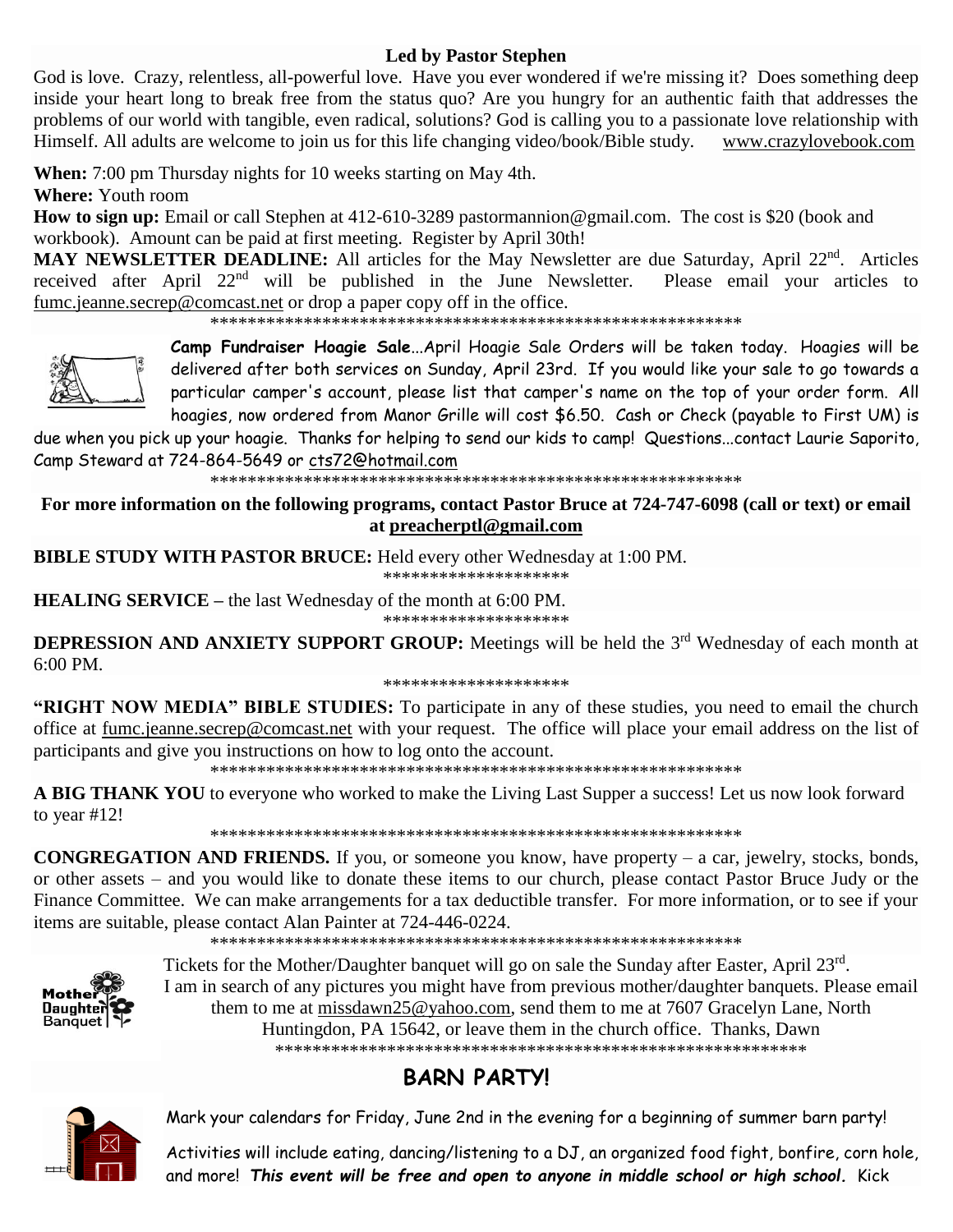off the beginning of summer right, and PLEASE BRING FRIENDS! This is designed to be an outreach event.

More details to come! And don't forget Fish and Chips (youth group) Wednesday at 7:00pm! 

**WORK TRIP ADULT MEMBERS NEEDING CLEARANCES:** All adults or youth 18 years old and will be out of high school this year who want to go on the work trip need to have a child abuse clearance and a criminal record check. Forms are in the office on the desk or they can be obtained on line.

Act 34 - PA criminal clearance- https://epatch.state.pa.us

Requester: First United Methodist Church 310 Oak Street Irwin, PA 15642-3558 724-863-6858

Check church

Act 151 - PA child abuse clearance - https://www.compass.state.pa.us/CWIS Check volunteer

\*\*\*\*\*\*\*\*\*\*\*\*\*\*\*\*\*\*\*\*\*\*\*\*\*\*\*\*\*\*\*\*\*\*\*

**WORK TRIP TEAM MEMBERS - LAY GRANT SCHOLARSHIP APPLICATIONS:** The applications are on the desk in the church office. It will only take a few minutes to fill out the form. Place the completed form in our mail slot (second row, second from left). DO NOT HAVE THE FORM SIGNED BY PASTOR BRUCE - I will give him all the forms at one time. I would like the completed forms back to me by Easter, April 16th. I need to have them to conference that week to be considered for June.

> Any questions - Pat Osterman email: namretsojp@gmail.com

# **CONFIRMATION AND RECEPTION OF MEMBERS**

The following people will be the newest members of our FUMC family:

Transferring in:

Carol Ackerman & Bethany Ackerman (and son, Lucas)

251 Proter Drive, Irwin, PA 15642

Jeff & Vicki Herman

121 Tanglewood Court, Irwin, PA 15642

**Profession of Faith:** 

Lonny Vogel

1341 Reed Street, N. Huntingdon, PA 15642 724-875-1975 \*\*\*\*\*\*\*\*\*\*\*\*\*\*\*\*\*\*\*\*

## **OUR 2017 CONFIRMATION CLASS**

Savannah Lorenc – daughter of Edward & Theresa Lorenc Alexander Riffer - son of Kirk & Dana Riffer Kyle Lander – son of Leonard & Sally Lander Axel Reed – son of Raymond & Joellynn Reed Benjamin Bergman – son of Robert & Amy Bergman \*\*\*\*\*\*\*\*\*\*\*\*\*\*\*\*\*\*\*\*



**OUR YOUTH MINISTER** 



**Stephen Mannion** 5946 Barnes Avenue, Bethel Park, PA 15102 412-610-3289 pastormannion@gmail.com

Please be sure to greet our newest members and welcome them into our church. 

If you would like to be a member of our church, please contact Pastor Bruce (724-747-6098) or the church office  $(724-963-6858.)$